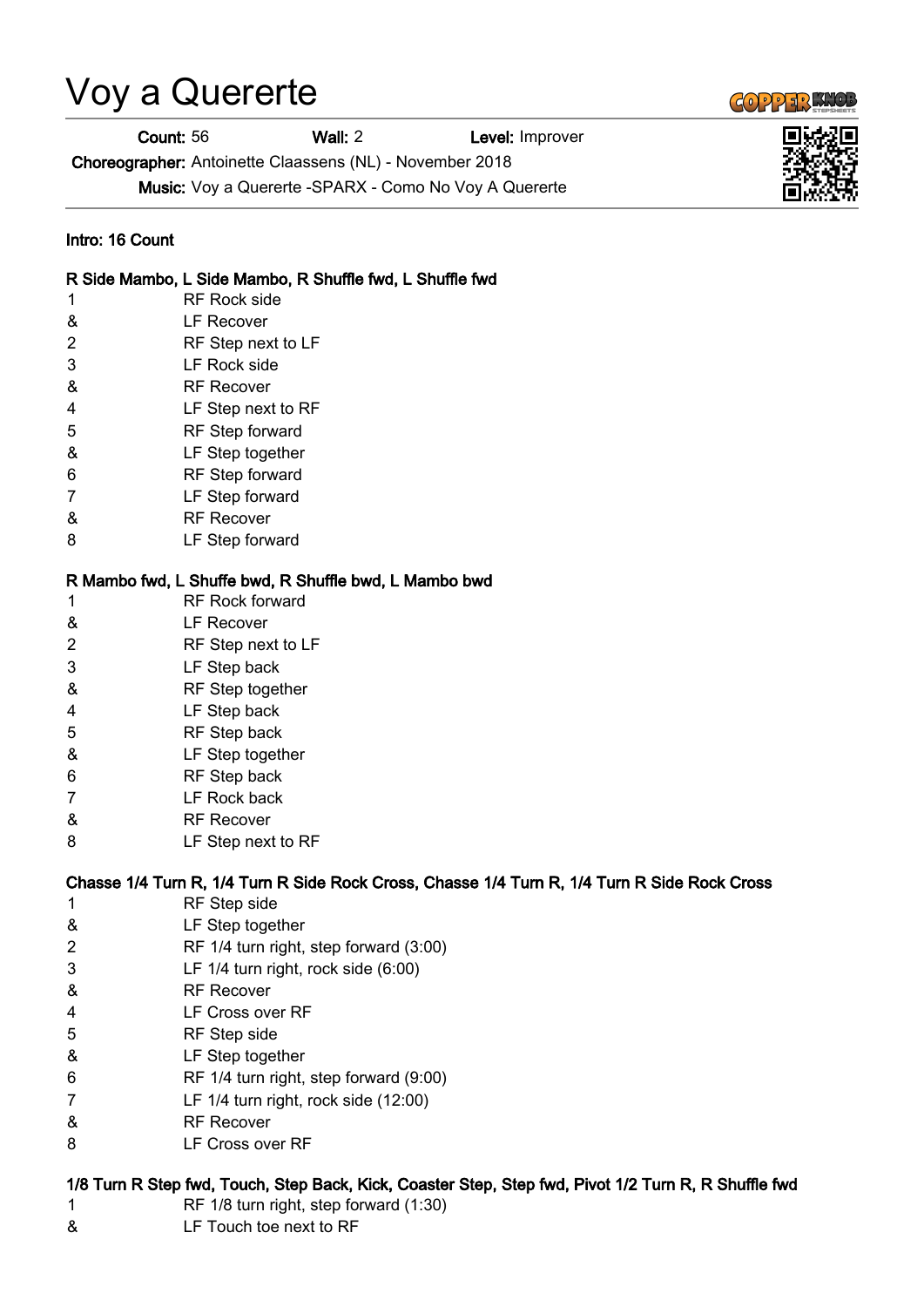| 2 | LF Step back           |
|---|------------------------|
| & | <b>RF Kick forward</b> |
| 3 | <b>RF</b> Step back    |
| & | LF Step next to RF     |
| 4 | RF Step forward        |
| 5 | LF Step forward        |
| & | 1/2 turn right (7:30)  |
| 6 | LF Step forward        |
| 7 | RF Step forward        |
| & | LF Step together       |

8 RF Step forward

Step fwd, Touch, Step Back, Kick, Coaster Step, Rock, Recover, 1/2 Turn R, Side Rock with 1/8 Turn R, Recover, Cross

- 1 LF Step forward (7:30)
- & RF Touch toe next to LF
- 2 RF Step back
- & LF Kick forward
- 3 LF Step back
- & RF Step next to LF
- 4 LF Step forward
- 5 RF Rock forward
- & LF Recover
- 6 RF 1/2 turn right, step forward (1:30)
- 7 LF 1/8 turn right, rock side (3:00)
- & RF Recover
- 8 LF Cross over RF

## R Side Mambo, Cross, L Side Mambo, Cross, Rock fwd, Recover, 1/2 Turn R, Full Turn R

- 1 RF Rock side
- & LF Recover
- 2 RF Cross over LF
- 3 LF Rock side
- & RF Recover
- 4 LF Cross over RF \*Tag\*
- 5 RF Rock forward
- & LF Recover
- 6 RF 1/2 turn right, step forward (9:00)
- 7 LF 1/2 turn right, step next to RF (3:00)
- & RF 1/2 turn right, step forward (9:00)
- 8 LF Step forward

Step fwd, Touch, Step bwd, Touch, Step bwd, Touch, Step fwd, Touch, R Shuffle fwd, Step fwd, 3/4 Turn R, Step Together

- 1 RF Step forward
- & LF Touch toe next to RF
- 2 LF Step back
- & RF Touch toe next to LF
- 3 RF Step back
- & LF Touch toe next to RF
- 4 LF Step forward
- & RF Touch toe next to LF
- 5 RF Step forward
- & LF Step together